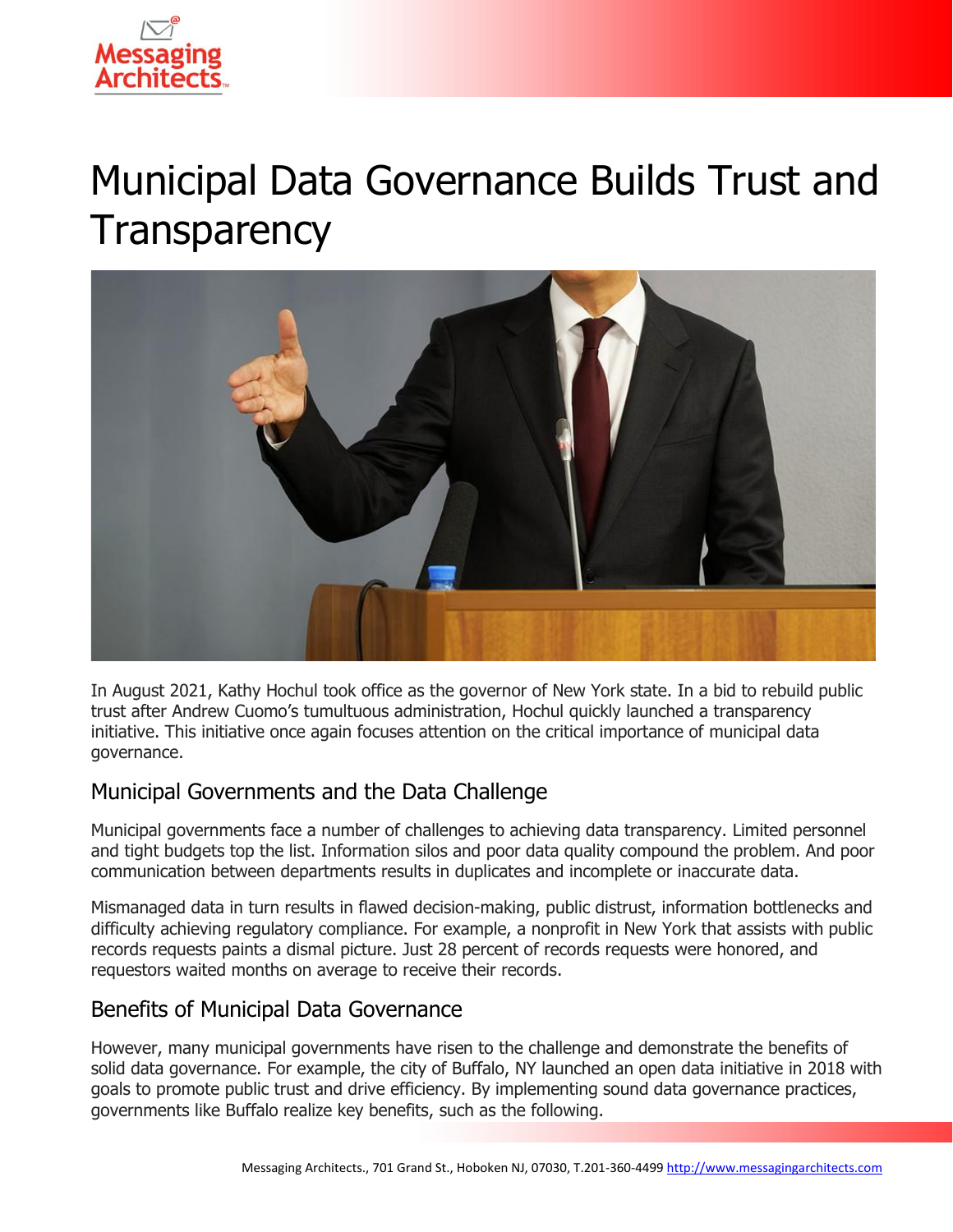

- **Streamline [public records requests](https://messagingarchitects.com/public-records-requests-ediscovery-best-practices/)** A solid data governance strategy combines automated ePolicies with effective data categorization and eDiscovery management. Such a strategy removes bottlenecks, making it possible to find and disseminate requested information in a fraction of the time.
- **Drive efficiency by eliminating data silos** Too often, departments within the same agency fail to communicate effectively. This results in overlapping datasets and delays. On the other hand, centralized data governance eliminates duplicates, improves data quality, saves time, and yields increased access to valuable information.



- **Improve decision making** Inaccurate or incomplete data results in poor strategies, impacting both the budget and public opinion. As the adage goes: garbage in, garbage out. However, with up-to-date, clean data in hand, leaders have the tools necessary to make solid decisions now and drive future innovation.
- **Achieve regulatory compliance** Municipal governments must adhere to stringent regulatory controls that mandate scrupulous attention to data security, transparency, and privacy. With a focus on properly organizing and securing data, a robust data governance program takes the pain out of compliance.
- **Build public trust** When governments respond quickly to public records requests and demonstrate good data stewardship, the public notices. And when governments fail to deliver accurate, timely information, the public also notices.

### Municipal Data Governance Best Practices

By taking a proactive approach to data governance, municipal governments can achieve dual objectives of regulatory compliance and innovation. They begin by knowing where data resides and who owns it.